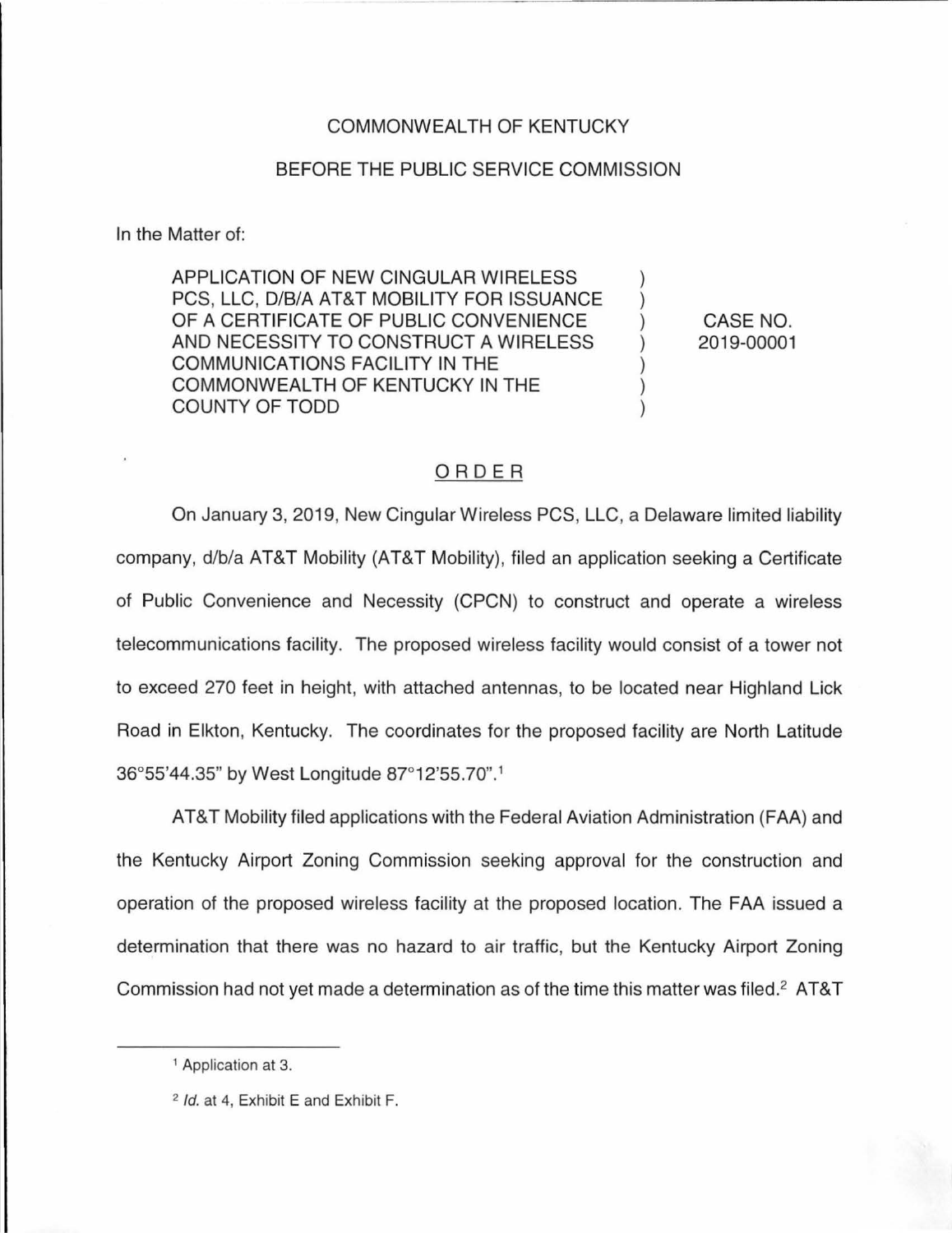Mobility filed statements indicating it provided the required notifications regarding the proposed construction pursuant to 807 KAR 5:063. 3

AT&T Mobility indicated that its radio frequency engineers conducted radio frequency studies and tests and selected the location and elevation for the proposed wireless facility in a manner designed to efficiently handle voice and data traffic in the service area.<sup>4</sup> AT&T Mobility provided a map of the area within which it contends the tower must be located pursuant to the radio frequency requirements as determined by its engineers and indicated that the tower would be constructed in that area.<sup>5</sup> AT&T Mobility indicated that there was no reasonable opportunity for co-location on a nearby tower. 6 AT&T Mobility stated that the proposed wireless facilities would serve as a necessary link in its wireless communications network that is designed to serve increasing demand and indicated that was necessary to provide quality service and capacity to the area.7

Having considered the evidence of record and being otherwise sufficiently advised, the Commission finds that AT&T Mobility has demonstrated that a facility is necessary to provide adequate utility service and, therefore, the CPCN to construct the proposed facility should be granted. However, pursuant to KRS 278.280, the Commission is required to determine proper practices to be observed when it finds, upon complaint or on its own motion, that the facilities of any utility subject to its jurisdiction are

<sup>&</sup>lt;sup>3</sup> Id. at 6, Exhibit. J, Exhibit K, and Exhibit L.

<sup>&</sup>lt;sup>4</sup> Application at 7.

s Id. at 7, Exhibit N.

 $6$  *Id.* at 4.

 $7$  Id. at  $2-3$ ,  $7-8$ .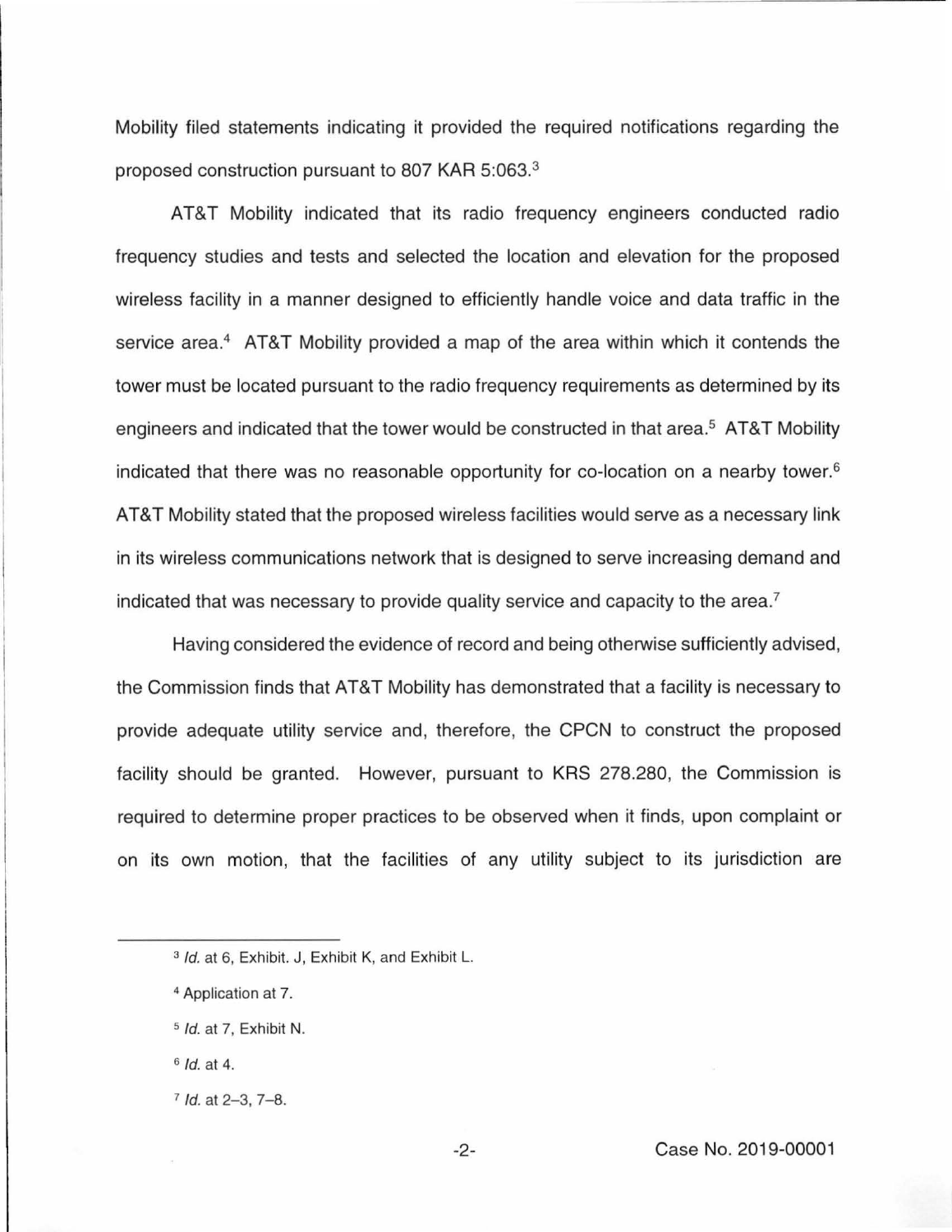unreasonable, unsafe, improper, or insufficient. To assist the Commission in its efforts to comply with this mandate, AT&T Mobility should notify the Commission within a reasonable time if the antenna tower is not used to provide service in the manner set out in the application and this Order. Upon receipt of such notice, the Commission may, on its own motion, institute proceedings to consider the proper practices, including removal of the unused antenna tower, which should be observed by AT&T Mobility.

IT IS THEREFORE ORDERED that:

1. AT&T Mobility is granted a CPCN to construct the proposed wireless telecommunications facility. The proposed wireless facility would consist of a tower not to exceed 270 feet in height, with attached antennas, to be located near Highland Lick Road in Elkton, Kentucky. The coordinates for the proposed facility are North Latitude 36°55'44.35" by West Longitude 87°12'55.70".

2. AT&T Mobility shall immediately notify the Commission in writing if, after the antenna tower is built and utility service is commenced, the tower is not used for a period of three months in the manner authorized by this Order.

3. AT&T Mobility shall file a copy of the final decision regarding the pending Kentucky Airport Zoning Commission application upon receipt.

4. Documents filed in the future pursuant to ordering paragraphs 2 or 3 herein shall reference this case number and shall be retained in the post-case correspondence file.

5. This case is hereby closed and will be removed from the Commission's docket.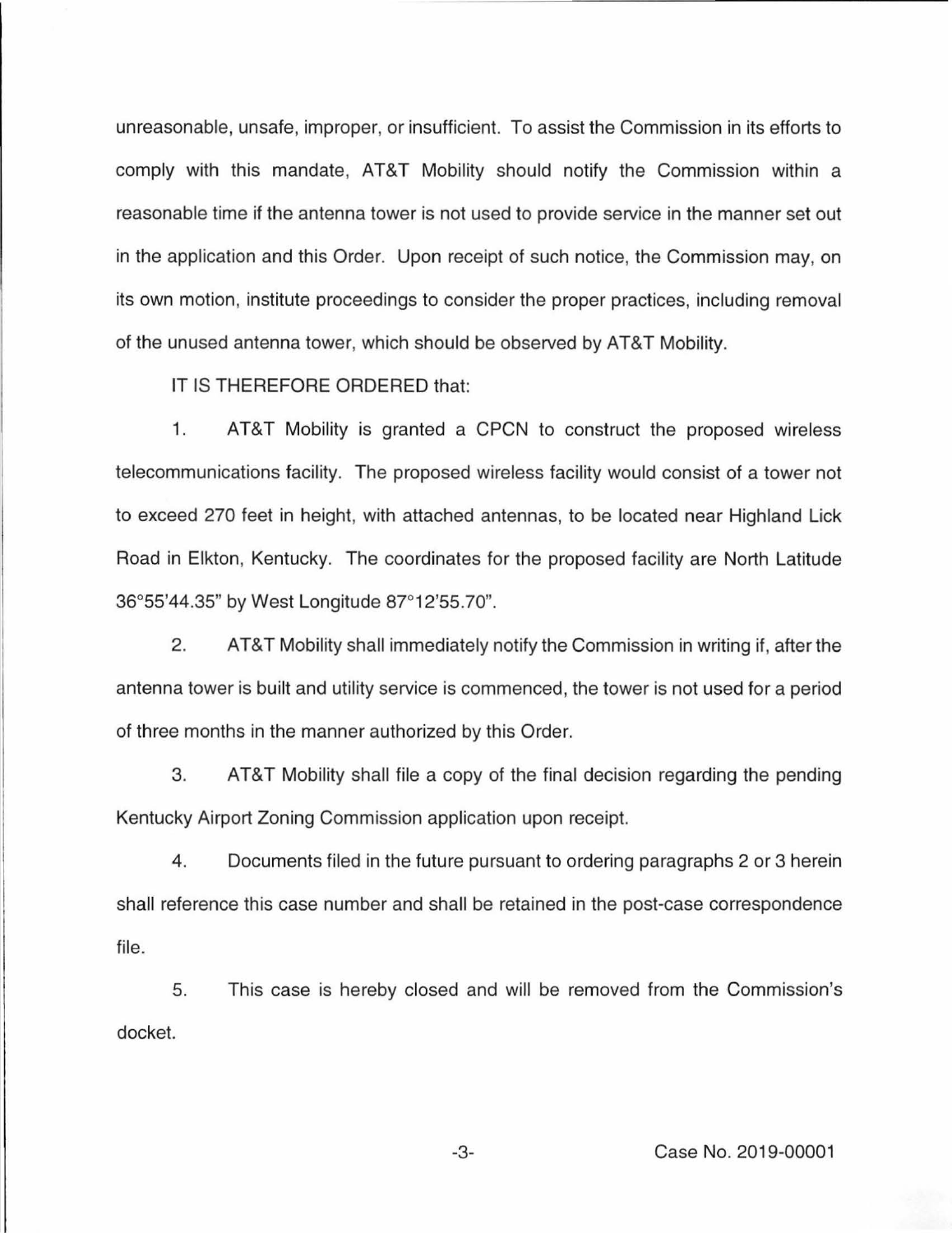By the Commission



ATTEST:

Sleven R  $R<sub>tris</sub>$ 

Executive Director

Case No. 2019-00001